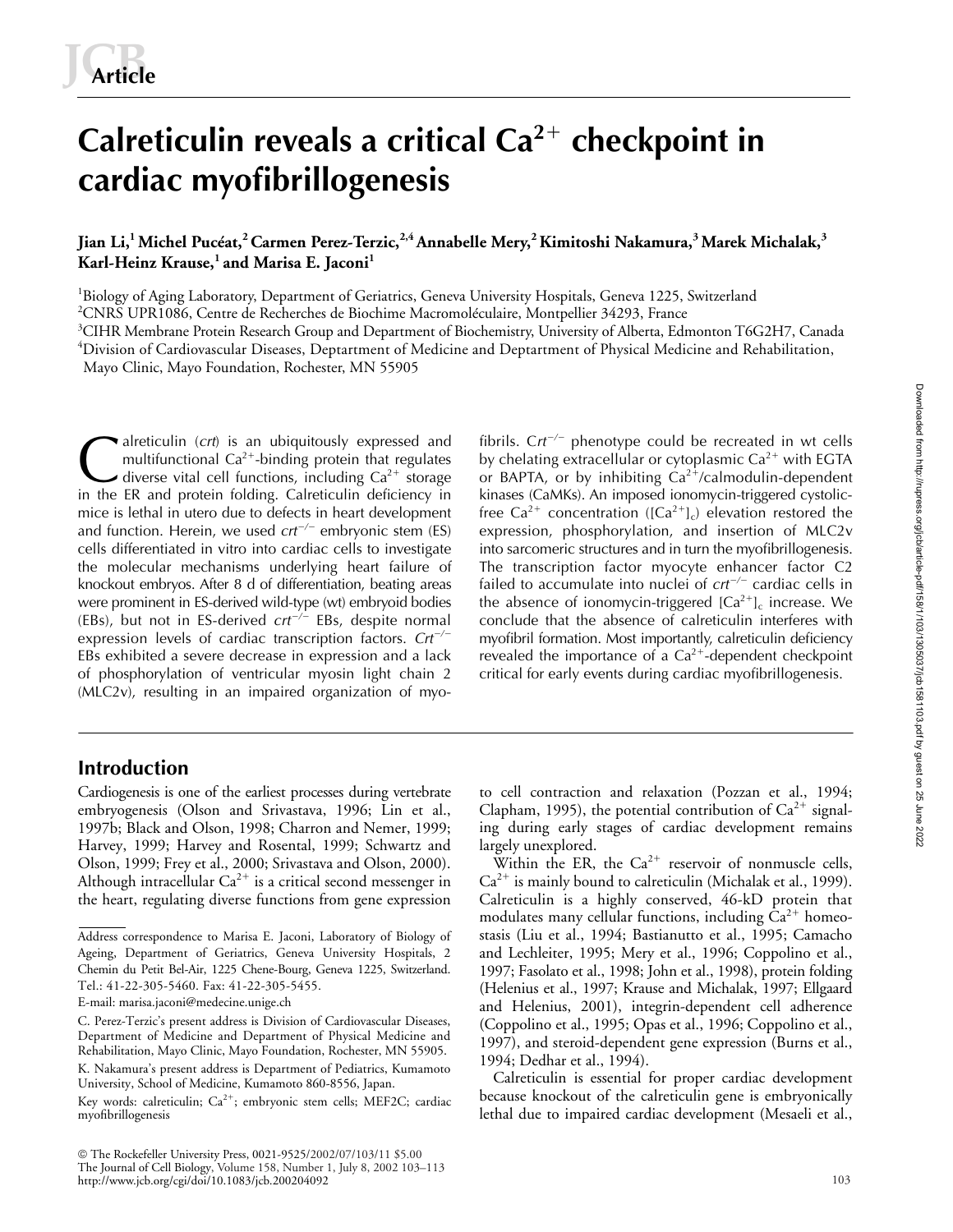Figure 1. **Phenotype of wt or**  $crt^{-/-}$ **embryoid bodies (EBs).** (A) (Left) Phasecontrast micrographs showing the macroscopic morphology of EBs derived from wt (top) or  $crt^{-/-}$  (bottom) ES cells at D6 of culture. Bar,  $100 \mu m$ . (Right) EB diameter and protein content of wt or  $crt^{-/-}$  EB at D6 of culture. (B) Contractility: beating activity of EBs at D8 of culture. (C) Recording of oscillations in the  $[Ca^{2+}]_c$  in wt (left) and  $crt^{-/-}$  EBs (right). 8-d-old EBs were loaded with Fluo3 and  $[Ca<sup>2+</sup>]_{c}$  measured in a group of contracting cardiomyocytes. The line scan images represent changes in Fluo3 fluorescence along a line crossing a cardiomyocyte (arrows).



1999; Rauch et al., 2000). Calreticulin-null mouse embryos show a marked decrease in ventricular wall thickness and deep intertrabecular recesses in the ventricular walls (Mesaeli et al., 1999). Importantly, at early stages of cardiac development, calreticulin is highly expressed in differentiating cardiomyocytes (Mesaeli et al., 1999). It is subsequently downregulated in the mature heart (Mesaeli et al., 1999) because elevated expression of calreticulin in newborn hearts of transgenic mice leads to complete heart block and sudden death (Nakamura et al., 2001a).

Mechanisms responsible for impaired cardiac development in calreticulin-deficient  $(ct^{-1})$  mice are not well understood. Here we used calreticulin-deficient  $crt^{-/-}$  embryonic stem (ES)\* cells to investigate the role of the protein in early events of cardiac differentiation.

We show that calreticulin-deficient cardiomyocytes derived from ES cells had an impaired myofibrillogenesis due to decreased ventricular myosin light chain 2 (MLC2v) expression and phosphorylation. Nuclear translocation of myocyte enhancer factor C2 (MEF2C), a transcription factor responsible for activation of several cardiac specific embryonic genes, including the MLC2v, was inhibited in  $crt^{-/-}$  cardiomyocytes. Furthermore, calreticulin-deficient myocytes featured disorganized myofilaments and inhibited contractile activity. Most importantly, this phenotype was reversed by transient elevation of cystolic-free calcium ( $[Ca^{2+}]_c$ ) with a  $Ca^{2+}$  ionophore. This reveals a  $Ca^{2+}$ -dependent checkpoint in early events associated with cardiac myofibrillogenesis.

## **Results**

### **Phenotype of calreticulin-deficient embryoid bodies**

Fig. 1 shows that  $crt^{-/-}$  embryoid bodies (EBs) cultured in suspension between day 2 (D2) and D6 had a significantly larger size than wild-type (wt) EBs (669  $\pm$  60 µm, vs. 359  $\pm$  $26 \mu$ m, respectively), as measured at D6 (Fig. 1 A, left). Despite the size difference, both cell types had similar protein content as measured for 20 pooled EBs (4.66  $\pm$  0.55 and  $4.82 \pm 1.06$   $\mu$ g/ $\mu$ l in wt and *crt<sup>-/-</sup>* EBs, respectively;  $n = 3$ ; Fig. 1 A, right). In addition, no difference in the growing capacity (mitotic rate) of cultured wt versus  $crt^{-/-}$  undifferentiated ES cells was observed (unpublished data).

Removal of leukemia inhibitory factor (LIF) from the culture medium induces ES cell differentiation (Maltsev et al.,

<sup>\*</sup>Abbreviations used in this paper:  $\left[Ca^{2+}\right]$ , cystolic-free  $Ca^{2+}$  concentration; CaMK, Ca2-/calmodulin-dependent kinase; *crt*, calreticulin; EB, embryoid body; ES, embryonic stem; LIF, leukemia inhibitory factor; MEF, mouse embryonic fibroblast; MEF2C, myocyte enhancer factor C2; MLC2a, atrial myosin light chain 2; MLC2v, ventricular myosin light chain 2; MLCK, myosin light chain kinase; wt, wild-type.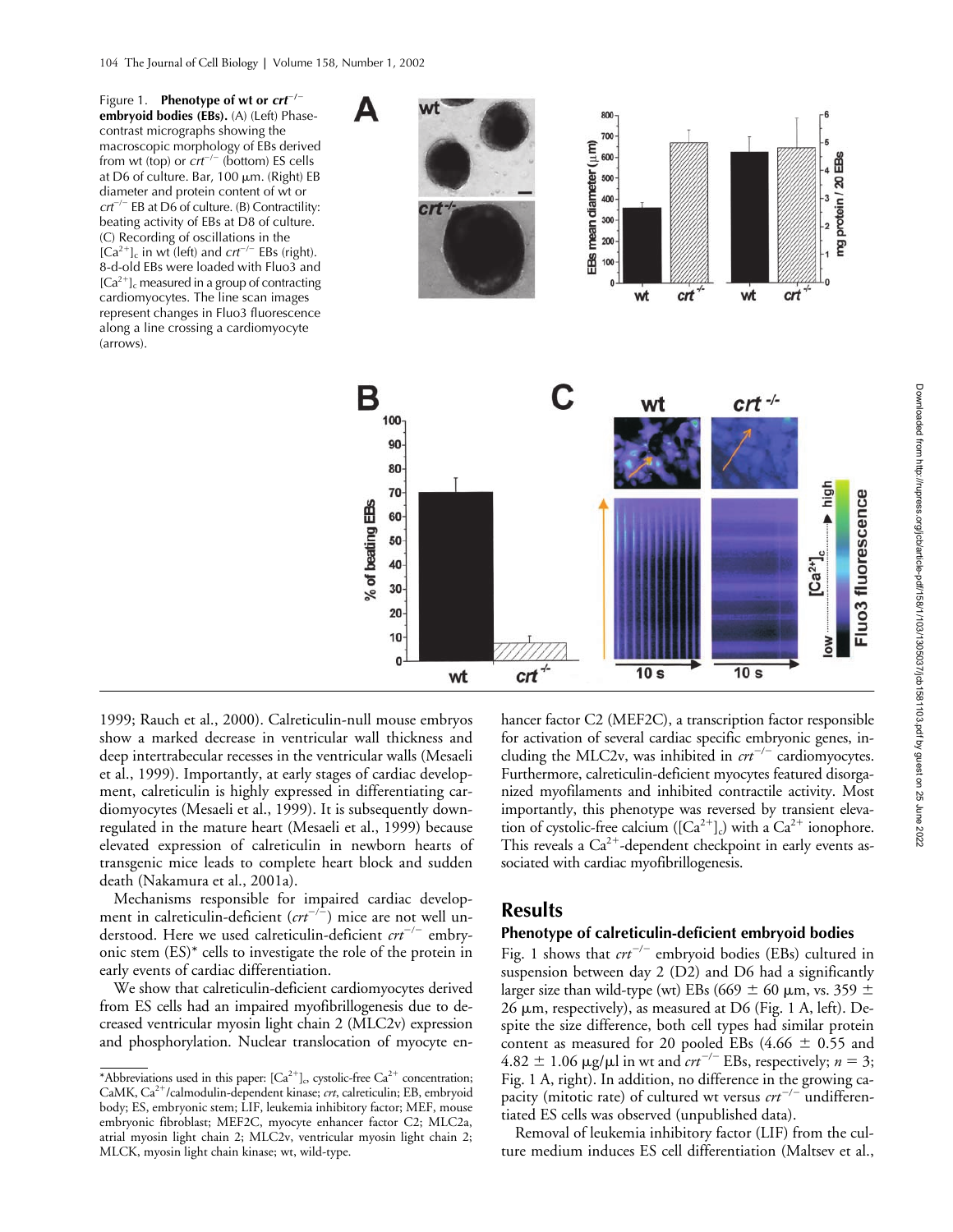

Figure 2. **Myofibrillogenesis in cardiomyocytes within EBs at D8 of differentiation.** (A) Distribution of  $\alpha$ -actinin and MLC2v in control (a and b) and  $crt^{-/-}$  cardiomyocytes (c and d). Proteins were visualized by staining with a mouse monoclonal anti $-\alpha$ -actinin antibody and a rabbit anti-MLC2v antiserum followed by a secondary anti– mouse FITC- or anti–rabbit Rhodamineconjugated IgG, respectively. Each image was analyzed by digital deconvolution of 25–35 successive optical Z-sections (acquired with Metamorph software), and visualized as shadow projections of three-dimensional reconstructions (Imaris software). This figure is representative of five independent experiments. Bars, 10  $\mu$ m. (B) MLC2v protein expression during the differentiation of wt or *crt/* EBs. Proteins extracted from EBs were separated by SDS-PAGE and transferred to a PDVF membrane. The blot was probed with a rabbit anti-MLC2v antiserum. The arrowheads indicate the location of MLC2v band.



featured a length of  $2 \mu m$ , similar to that of adult cardiac sar-

1994) into EBs containing clusters of contracting cardioblasts after 7 d of culture (Meyer et al., 2000). Therefore, we analyzed for the presence of the contractile activity and the beating frequency of cardiomyocytes derived from wt and *crt/* ES cells at D8 of culture. Approximately 70% of the adherent wt EBs were strongly contracting and contained more than two beating areas, each beating with a frequency of 72  $\pm$  8 contractions/min. In contrast, 90% of *crt*<sup>-/-</sup> EBs did not feature any contracting foci (Fig. 1 B). Wild-type EBs loaded with the  $Ca^{2+}$ -indicator dye fluo3 exhibited normal  $[Ca^{2+}]_c$  oscillations (Fig. 1 C, left) (Bony et al., 2001), whereas  $crt^{-/-}$  EBs did not show any measurable  $[Ca^{2+}]_c$ spikes (Fig. 1 C, right).

The myofibrillogenesis was evaluated in 8-d-old EBs by in situ immunostaining of sarcomeric proteins  $\alpha$ -actinin and MLC2v. As expected (Meyer et al., 2000), in wt ES-derived cardiomyocytes,  $\alpha$ -actinin and MLC2v appeared organized as an interconnected network with the myofibrils stretching throughout the cytoplasm even by running from one cell into another (Fig. 2 A, a and b). These newly formed sarcomeres

comeres, indicating that the contractile apparatus was fully organized at this stage of EBs development. In contrast, *crt/* cardiomyocytes showed an anomalous distribution of both  $\alpha$ -actinin and MLC2v (Fig. 2 A, c and d).  $\alpha$ -actinin was not incorporated into the Z-disks but remained localized in cytosolic spots. MLC2v also failed to form and localize to the A bands. It was distributed within the cytosol as short disorganized filaments. In addition, a severe reduction in MLC2v mRNA and protein was also observed as revealed by reverse transcription–PCR (unpublished data) and Western blot analysis (Fig. 2 B), respectively. This indicated that calreticulin deficiency interferes with myofibril formation.

## Effect of extracellular Ca<sup>2+</sup> chelation, intracellular **[Ca2**-**]c buffering, and inhibition of calmodulindependent protein kinases on ES cell differentiation**

Calreticulin-deficient mouse embryonic fibroblasts (MEFs) have impaired  $Ca^{2+}$  release from ER (Nakamura et al., 2001b). To test whether an altered  $Ca^{2+}$  homeostasis in cal-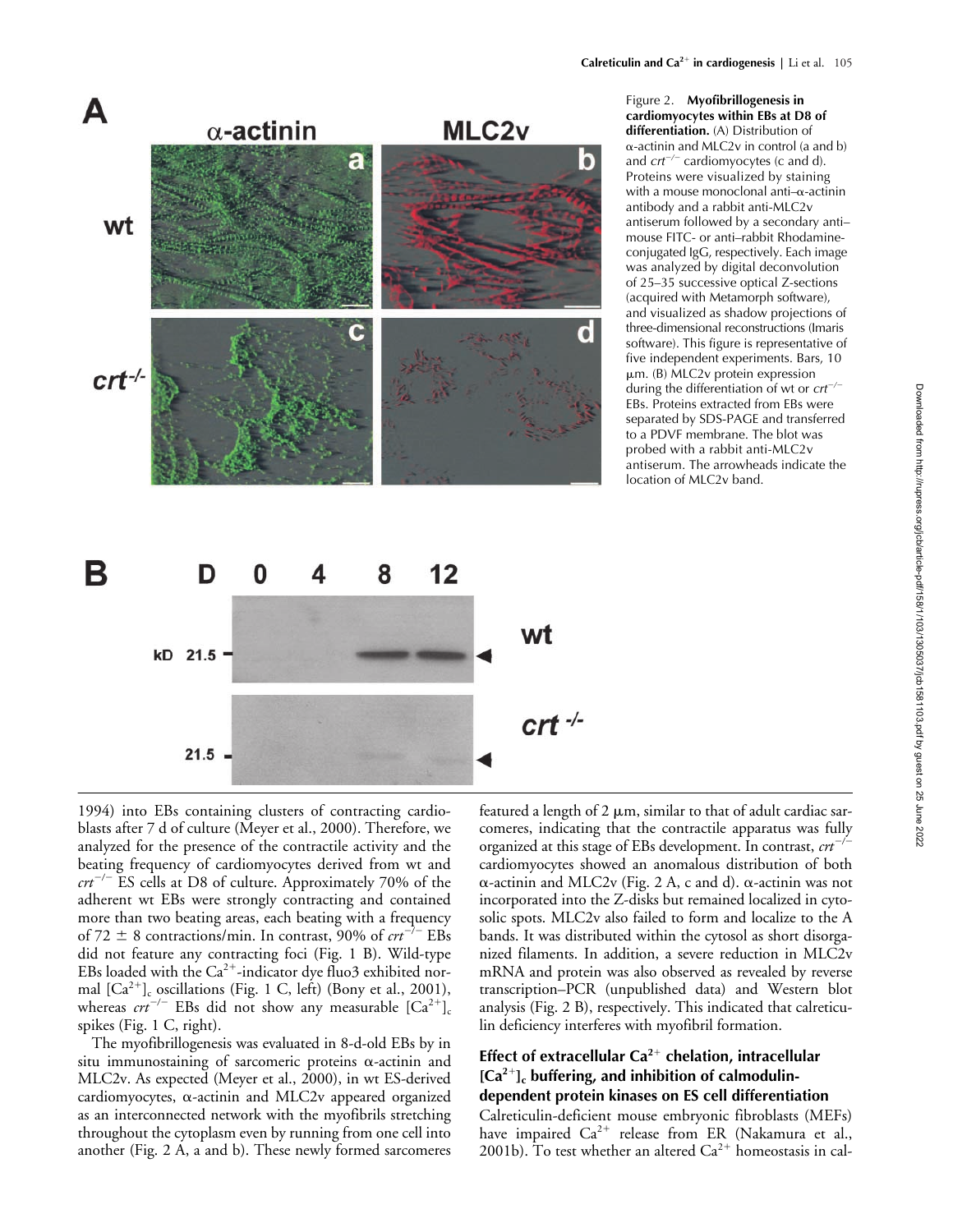

Figure 3. **Effect of extracellular Ca<sup>2+</sup> chelation, [Ca<sup>2+</sup>]<sub>c</sub> buffering, or inhibition of CaMKs on differentiation of cardiomyocytes within** 

**EBs.** (A) The presence of contracting foci within EBs at D8 of culture was evaluated after daily treatment of wt EBs starting at D4 of culture with: (1) untreated EBs; (2) DMSO (control solvent used for BAPTA and KN93); (3) 2 mM EGTA to buffer extracellular  $Ca^{2+}$ ; (4) 25  $\mu$ M BAPTA/AM to buffer [Ca<sup>2+</sup>]<sub>c</sub>; (5) 10  $\mu$ M KN92; and (6) 10  $\mu$ M KN93. (B) Effect of Ca<sup>2+</sup> chelation and/or buffering protocols on the MLC2v expression in wt or  $crt^{-/-}$  EBs, as analyzed by Western blot with the anti-MLC2v antiserum (IH treatment). (C) Immunolocalization of  $\alpha$ -actinin (left) and MLC2v (rights) in EGTA- (2 mM) or BAPTA/AM-treated cells (25  $\mu$ M). Shadow projections of three-dimensional reconstructions were generated as described in Fig. 2. Bars,  $10 \mu m$ .

reticulin-deficient cardiomyocytes was responsible for an abnormal myofibrillogenesis and impaired contractility, we modulated extracellular or intracellular [Ca<sup>2+</sup>]<sub>c</sub>. Starting at D4 of differentiation, we either removed extracellular  $\tilde{Ca}^{2+}$ from the medium with EGTA (2 mM) or chelated  $[Ca^{2+}]_c$ with BAPTA/AM (25  $\mu$ M) during differentiation of wt EBs. D4 was chosen because at this time, although cardiac transcription factors are fully detectable by reverse transcription–PCR, no genes encoding constitutive cardiac proteins are yet expressed. Removal of extracellular  $\mathrm{Ca^{2+}}$  or chelation of  $[Ca^{2+}]_c$  led to a dramatic reduction in beating wt EBs observed at D8 (Fig. 3 A), and impaired myofibrillogenesis reminiscent of the calreticulin-deficient phenotype of EBs (Fig 2). Concomitantly, there was a reduction of MLC2v protein (Fig. 3 B).

The activation of  $Ca^{2+}/c$ almodulin-dependent protein kinases (CaMKs) is essential for myofibrillogenesis (Zhang et al., 2002) and sarcomere organization (Aoki et al., 2000). To test the involvement of CaMKs in EGTA or BAPTA-dependent inhibition of myofibrillogenesis we used KN93, an inhibitor of CaMKII (Sumi et al., 1991). wt EBs treated with KN93 from D4 to D8 had impaired distribution of both  $\alpha$ -actinin and MLC2v, similar to the EGTA- or BAPTA-

treated cells. Most importantly, they exhibited a phenotype similar to *crt<sup>-/-</sup>* cardiomyocytes. MLC2v was spread within the cytosol as short disorganized filaments (Fig. 3 C, d, f, and h vs. b for control), whereas  $\alpha$ -actinin showed a spotted distribution (Fig. 3 C, c, e, and g). We concluded that elevation of  $[Ca^{2+}]$  and activation of  $CaMK$  are essential for early stages of myofibrillogenesis, and that these processes are impaired in the absence of calreticulin.

## **Ca2**-**-dependent rescue of the myofibrillogenesis in calreticulin-deficient cardiomyocytes**

The phenotype of wt cells differentiated in the absence of extracellular  $Ca^{2+}$  or under  $Ca^{2+}$  buffering conditions was reminiscent of the phenotype of  $crt^{-/-}$  cells. Therefore, we tested whether a transient elevation of  $\left[Ca^{2+}\right]_{\rm c}$  prior to myofibrillogenesis (i.e., appearance of recognizable cardiac cells) would initiate myofibril formation and restore the beating activity in the calreticulin-deficient EBs.

To elicit a transient increase in  ${\rm [Ca^{2+}]}_{\rm c}$ , we incubated  $crt^{-/-}$ EBs at D4 with the  $Ca^{2+}$  ionophore ionomycin (10-1,000 nM) for 2 h, as indicated in Fig. 4 A. Only a 2-h treatment (followed by a washout) was used to exclude any potential toxic effect of ionomycin. Western blot analysis revealed no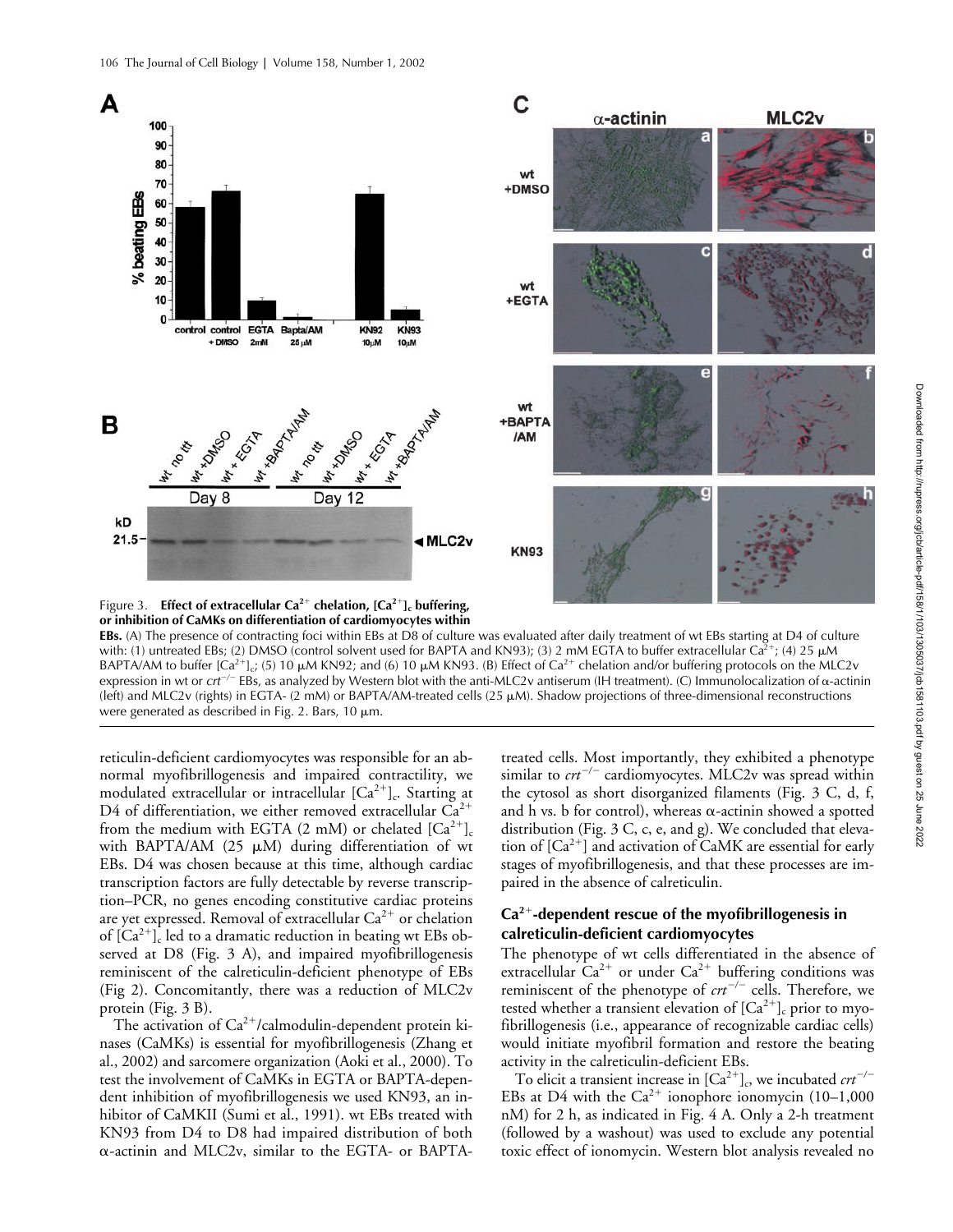

Figure 4. **Rescue of the contractile ability and the myofibrillogenesis in** *crt/* **cells by Ca<sup>2+</sup> ionophore.** (A) Protocol of ionomycin treatment of EBs in the course of differentiation. (B) Effect of ionomycin on intracellular  $Ca^{2+}$  of fluo4-loaded wt or *crt/* EBs at D4. Fluo4-loaded EBs were cultured in a miniculture chamber on the stage of the microscope and challenged with 100 nM ionomycin for 2 h. After fluo4 reloading, ionomycin was washed out and  $Ca^{2+}$  measured for 10–15 h using the time-lapse mode of Metamorph (one measurement/30 min). (C) Dose–response increase of the contractile activity in *crt/* EBs treated with different concentrations of ionomycin. (D) Effect of 2 h treatment with ionomycin applied at D4 or D7 on beating activity of *crt/* EBs measured at D8, or D11, respectively.

significant change in the level of GRP94, a heat-shock ER chaperone of the HSP90 family normally upregulated after prolonged exposure to increased intracellular  $\check{Ca}^{2+}$  (Mitani et al., 1996) (unpublished data). This confirmed that this exposure of  $crt^{-2}$  cells to  $Ca^{2+}$  ionophore did not induce notable cell stress. Furthermore, we did not detect any cell death after ionomycin treatment, as determined by cell viability using trypan blue exclusion  $(3.8 \pm 0.2\%)$  positive cells in control EBs vs.  $3.4 \pm 0.3\%$  in ionomycin-treated EBs) and by extracellular release of cytosolic lactate dehydrogenase (1.5  $\pm$  0.1% from control EBs vs. 2.0  $\pm$  0.2% from ionomycin-treated EBs;  $n = 3$ ).

Fig. 4 B shows that addition of 100 nM ionomycin to wt and  $crt^{-/-}$  EBs induced a transient elevation in  $\left[Ca^{2+}\right]_0$  in both types  $crt^{-/-}$  EBs induced a transient elevation in  $\left[Ca^{2+}\right]_c$  in both types of EBs. After washout,  $[Ca^{2+}]$  returned to basal level within 5 h.

Crt<sup>-/-</sup> ES-derived EBs were incubated with 10-100 nM ionomycin, at D4 (Fig. 4, C and D) or D7 (Fig. 4 D), followed by washout and analysis of their beating activity 4 d after addition of the ionophore. Fig. 4 C shows that  $crt^{-/-}$ EBs treated with ionomycin had fully restored beating activity as rapidly as 4 d after ionomycin treatment. Partial recovery of EBs (20% beating EBs) was already observed the first day after incubation with ionomycin (unpublished data).

Next, we tested MLC2v expression in  $crt^{-/-}$  cardiomyocytes within ionomycin-treated EBs. There was a correct insertion of both  $\alpha$ -actinin and MLC2v into sarcomeric structures (Fig. 5 A), indicating that myofibrillogenesis was restored in  $crt^{-1}$  cells as a result of ionomycin treatment. Importantly,  $crt^{-1}$  EBs treated with ionomycin expressed high levels of MLC2v protein as observed for wt (Fig. 5 B).

Phosphorylation of MLC2v by the  $Ca^{2+}/cal$ calmodulindependent myosin light chain kinase (MLCK) is a prerequisite for its insertion into the A-band of the sarcomere (Sanbe et al., 1999). The phosphorylated and unphosphorylated forms of MLC2v can be readily identified by two-dimensional gel electrophoresis and followed by Western blot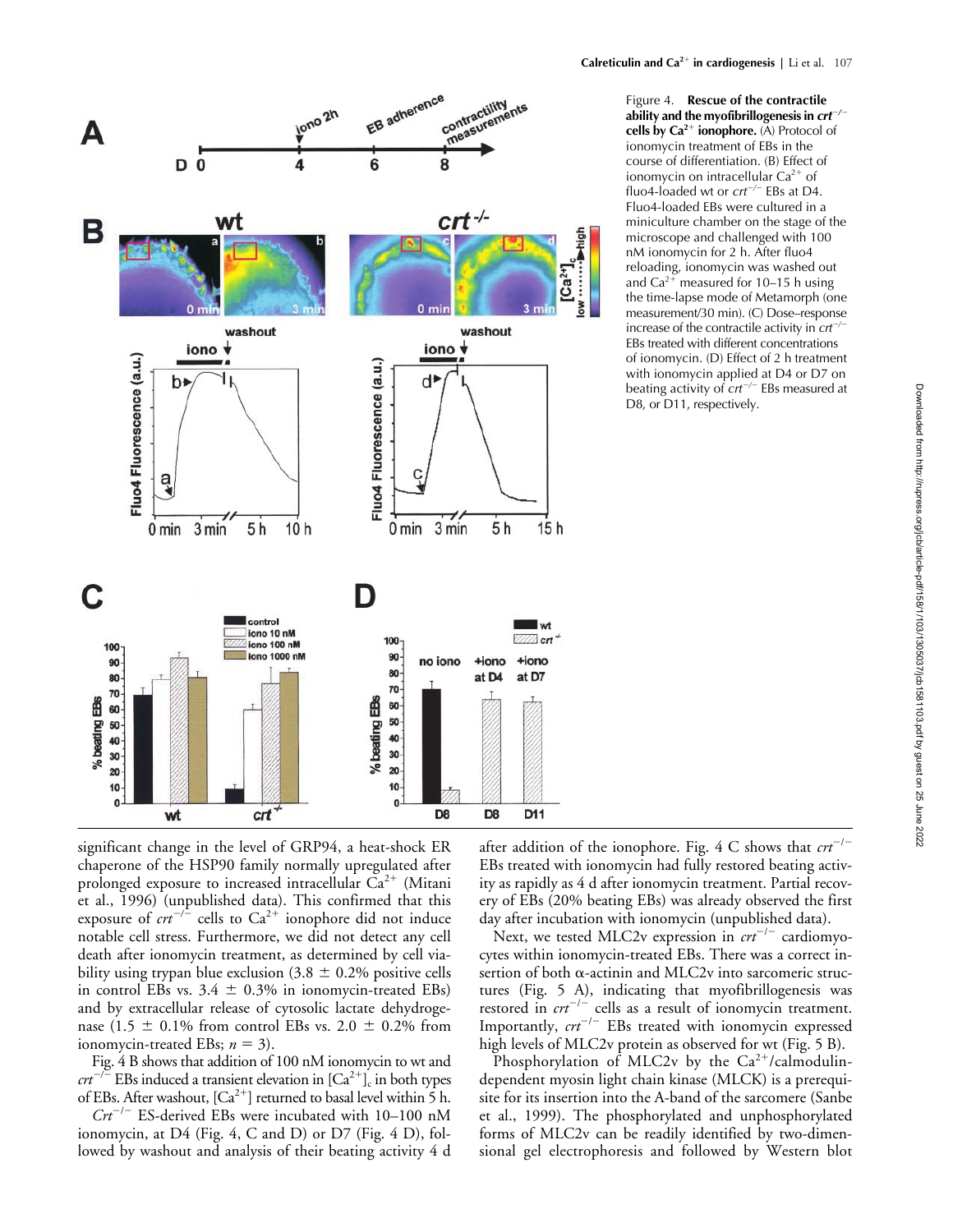

analysis with specific antibodies. As expected, wt EBs contained both phosphorylated and unphosphorylated forms of MLC2v. In contrast, in  $crt^{-/-}$  cardiomyocytes, there was no detectable phosphorylated MLC2v (Fig. 5 C, middle). Most importantly, treatment of  $crt^{-/-}$  EBs with ionomycin resulted in appearance of phosphorylated MLC2v (Fig. 5 C, bottom). This indicated that  $crt^{-1}$  cardiomyocytes feature impaired Ca<sup>2+</sup>-dependent phosphorylation of MLC2v.

Interestingly, the content of atrial MLC2 (MLC2a) was not significantly affected by treating wt or  $crt^{-/-}$  EBs with ionomycin (Fig. 5 D), and it was correctly inserted into sarcomeres in  $crt^{-/-}$  cardiomyocytes (Fig. 5 E). We concluded that  $crt^{-/-}$ EBs are deficient in a specific  $Ca^{2+}$  signal ("checkpoint") required for elevated expression of MLC2v (but not MLC2a), its phosphorylation, and assembly into functional sarcomeres.

## **Nuclear translocation of MEF2C is impaired in calreticulin-deficient cardiomyocytes**

To investigate mechanisms responsible for downregulation of MLC2v in the absence of calreticulin, we measured expression and nuclear targeting of MEF2C, GATA4, and Nkx2.5, a group of cardiac transcription factors known to regulate the

MLC2v gene expression. MEF2C, GATA4, and Nkx2.5 are detected as early as D4 to D5 of EB culture (Meyer et al., 2000). Real-time quantitative PCR analysis revealed no differences in the expression of all three transcription factors at D8 in wt and  $crt^{-/-}$  EBs (Fig. 6 A). Ionomycin treatment had no significant effect on expression of MEF2C, GATA4, and Nkx2.5 in wt cells (Fig. 6 A); however, Western blot analysis revealed an increase in MEF2C levels in ionomycin-treated  $crt^{-/-}$  EBs (Fig. 6 B). In contrast, GATA4 and NKx2.5 mRNA were decreased to 40 and 50%, respectively, in ionomycin-treated *crt/* EBs (Fig. 6 A). The increased level of MEF2C in ionomycin-treated cells was observed at the protein level in both wt and  $crt^{-/-}$  EBs, whereas we did not detect any significant difference of MEF2C content in wt versus  $crt^{-/-}$  under control conditions (Fig. 6 B).

Next, we investigated the localization of MEF2C, which regulates the activity of MLC2v promoter (Zou and Chien, 1995). Fig. 7 illustrates the intranuclear distribution of MEF2C within EBs. Distribution of nuclei within EBs was identified by Hoechst staining (Fig. 7, inset). In wt EBs, nuclei were strongly stained by the anti-MEF2C antibody, as visualized by the intranuclear three-dimensional distribution of MEF2C using the shadow projection mode (Fig. 7 A, a), as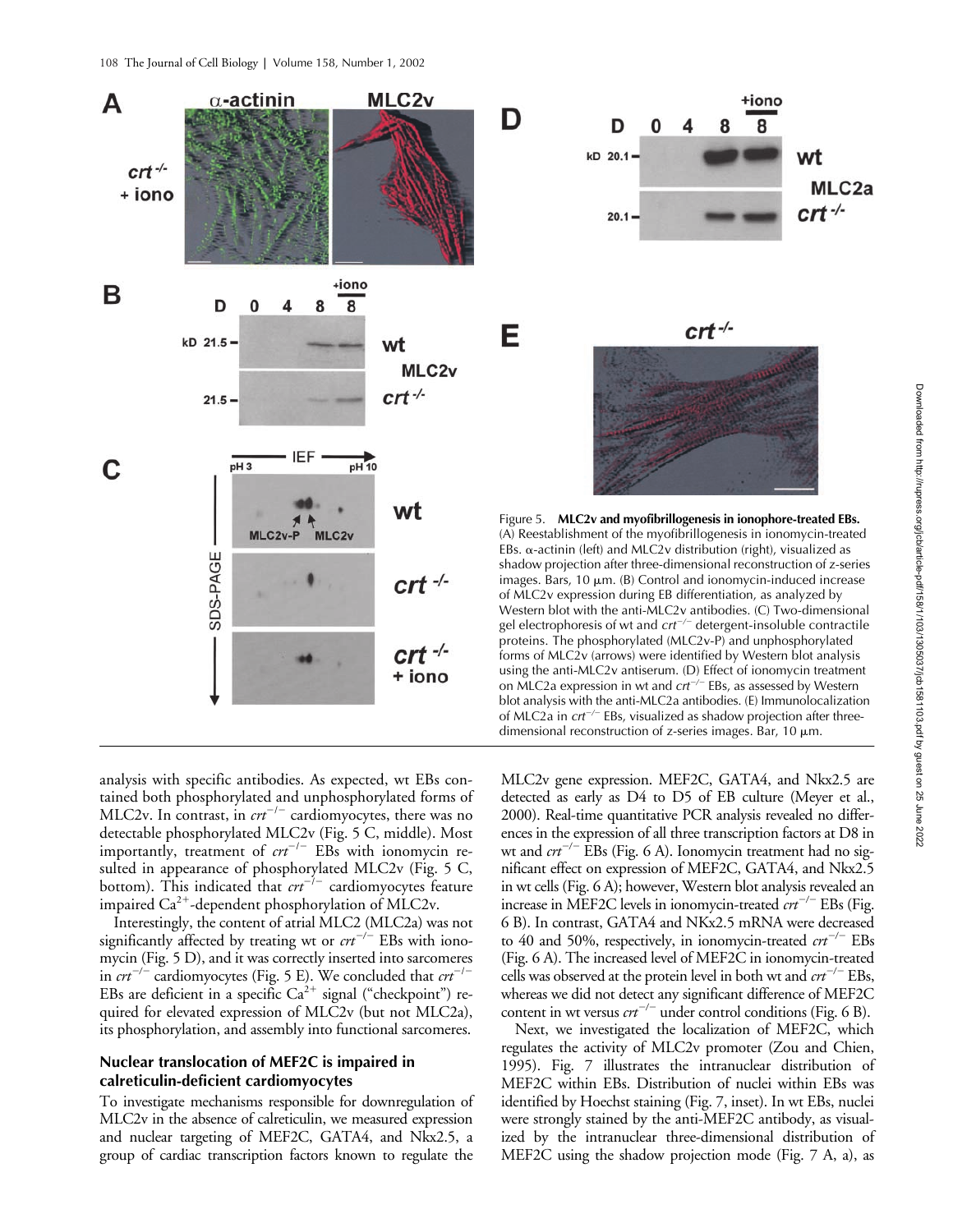

Figure 6. **Messenger RNA content and protein content of cardiac transcription factors in EBs.** (A) Effect of ionomycin treatment on the mRNA level of MEF2C, Nkx2.5, and GATA4 during the EB differentiation. EBs were incubated at D4 followed by RNA isolation at D8. Levels of mRNA were measured using real-time quantitative PCR \*,  $P$  < 0.001. (B) Comparison of MEF2C protein expression in wt and *crt<sup>-/-</sup>* EBs during cardiac cell differentiation, as assessed by Western blot analysis with the anti-MEF2C antibodies.

well as by the summed fluorescence across the nuclei (Fig. 7 A, a'). In contrast, MEF2C failed to accumulate within the nuclei of  $crt^{-/-}$  EBs and remained perinuclear (Fig. 7 A, b-b'). Importantly, the ionomycin-induced  $[Ca^{2+}]_c$  elevation resulted in the restoration of MEF2C translocation into nuclei of *crt/* EBs (Fig.  $7$  A, d-d'), as well as in an increased accumulation of MEF2C into nuclei of wt cells (Fig.  $7$  A, c–c'). The impaired nuclear transport was specific to MEF2C because the intracellular distribution of another cardiac transcription factor, GATA4, was not affected. Fig. 7 C shows that GATA4 was localized to the nuclei in both wt and  $crt^{-/-}$  cells, indicating that the nuclear import of this transcription factor was not affected by the absence of calreticulin. This indicates that  $Ca^{2+}$ -dependent processes are involved in the specific translocation of MEF2C to the nucleus of wt and  $crt^{-/-}$  cells.

Next, we tested for a role of CaMKs in nuclear translocation of MEF2C. wt EBs were treated with KN93 from D4 to D8 to inhibit CaMK. In KN93-treated EBs, MEF2C was not targeted into the nucleus, resulting in the absence of contractile foci in these 8-d-old EBs (unpublished data; Fig. 3 A). KN92 was used as a negative control, and as expected, it did not affect MEF2C nuclear targeting or EB contractility.

## **Discussion**

The generation of mice deficient in calreticulin has uncovered a critical role of the ER  $Ca^{2+}$ -binding protein (Mesaeli et al., 1999). Calreticulin-deficient mice display defects in heart development and function due to reduced thickness of the ventricular wall and impaired trabeculation (Mesaeli et al., 1999). Here we used calreticulin-deficient ES cells to investigate the molecular mechanisms responsible for the heart failure of *crt/* mice. We demonstrated that during the differentiation process,  $crt^{-/-}$  ES-derived cardiomyocytes feature a severe disruption of myofibrillogenesis due to insufficient expression and Ca<sup>2+</sup>-dependent phosphorylation of MLC2v. This is likely due to insufficient availability and mobilization of  $Ca^{2+}$  from ER in  $crt^{-/-}$  cells as manifested by inhibited CaMK-dependent nuclear translocation of MEF2C. The importance of  $Ca^{2+}$  in these processes is documented by rescue of  $crt^{-/-}$  phenotype with  $Ca^{2+}$  ionophore. We show that differentiation proceeds normally at the very early stages of *crt/* EBs formation, but that they fail to undergo normal myofibril formation in the absence of calreticulin and a specific ER-dependent  $Ca^{2+}$  signal. We propose that a specific  $Ca^{2+}$ -dependent checkpoint is required for myofibrillogenesis. This signal is not generated in the absence of calreticulin.

Early cardiogenesis is regulated by three families of transcription factors (i.e., Nkx2.5, MEF2, GATA) (Srivastava and Olson, 2000). Among these factors, MEF2C is an essential regulator of ventricular development (Black and Olson, 1998). The targeted disruption of the MEF2C gene in the mouse results in embryonic lethality due to cardiac developmental arrest and severe downregulation of a number of cardiac markers (Durocher et al., 1996; Lin et al., 1997a; Charron and Nemer, 1999) including MLC2v (Liu et al., 2001). MEF2C is a major cardiac transcription factor regulating the activity of MLC2v promoter (Chen et al., 1998; Nguyen-Tran et al., 1999). Therefore, it is not surprising that impaired Ca<sup>2+</sup>-dependent nuclear translocation of MEF2C in  $crt^{-/-}$  cells results in low expression of MLC2v, and consequently impaired myofibrillogenesis.

MEF2 is at the crossroad of multiple  $[Ca^{2+}]_c$  signals, which affect transcriptional processes (Olson and Srivastava, 1996). Here we show that MEF2C function depends on the presence of a calreticulin-dependent signal. MEF2 integrates Ca<sup>2+</sup>-dependent signals involving calcineurin, CaMKI, CaMKIV, MKK6/p38 MAPK, and extracellular signal-regulated kinase 5 (Yang et al., 1998; Blaeser et al., 2000; Friday et al., 2000; Han and Molkentin, 2000; Passier et al., 2000). *Crt/* ES-derived cardiomyocytes have normal expression of MEF2C, GATA4, or Nkx2.5, but have an impaired nuclear translocation of MEF2C. MEF2C remains in the cytosol and in perinuclear area in  $crt^{-/-}$  ES-derived cardiomyocytes, whereas it is inside the nucleus in wt cells. This is specific for MEF2C because nuclear localization of GATA4 is not affected in  $crt^{-/-}$  cardiomyocytes. Indeed, GATA4 was correctly targeted to the nucleus of these cells. Therefore, our data do not favor the hypothesis that the absence of calreticulin, by affecting the  $Ca^{2+}$  filling state of the stores and the nuclear cisternae, could indiscriminately impair the nuclear import of transcription factors through a conformational closure of nuclear pores after an upward shift of the transporter (Perez-Terzic et al., 1996). How nuclear import of macromolecules including MEF2C is impaired in *crt/* cardiomyocytes is currently under investigation.

As expected, MLC2a expression is significantly less affected in  $crt^{-/-}$  cardiomyocytes, as it is likely activated by GATA4 and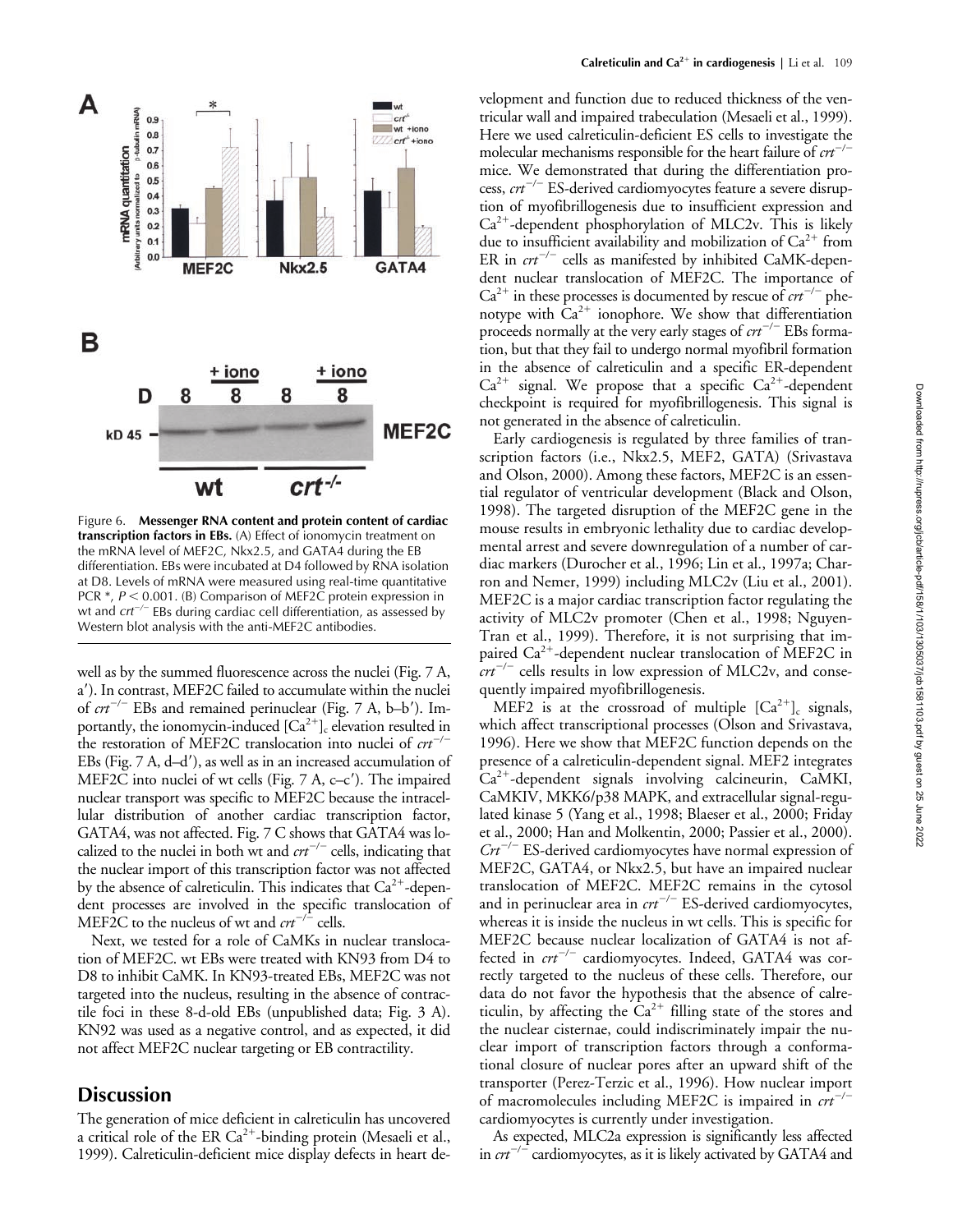Figure 7. **Study of the intracellular localization of MEF2C in clustered cardiomyocytes within EBs.** (A) Threedimensional representation of MEF2C immunolocalization in cardiomyocytes within EBs at D8 of differentiation. (a to d) Shadow projections. (a' to d') Profiles on the x–y dimension of MEF2C intranuclear localization visualized as the summed fluorescence distribution across the nuclei (fluorescence of middle plan crossing the nuclei in the z-axis). (a and a' and c and  $c'$ ) wt EBs  $\pm$  ionomycin respectively. (b and b' and d and d')  $crt^{-/-}$  EBs  $\pm$ ionomycin. (a and b) wt and *crt<sup>-/-</sup>* cells EB, respectively, in control conditions (addition of DMSO). (c and d) wt and  $crt^{-/-}$  cells treated with ionomycin, respectively. (Inset) Hoechst staining of nuclei within an EBs. (B) Profile on the x–y dimension of GATA4 intranuclear localization visualized as the summed fluorescence distribution across the nuclei (fluorescence of middle plan crossing the nuclei in the z-axis). Bars, 10 m (100 nuclei analyzed in four different experiments).

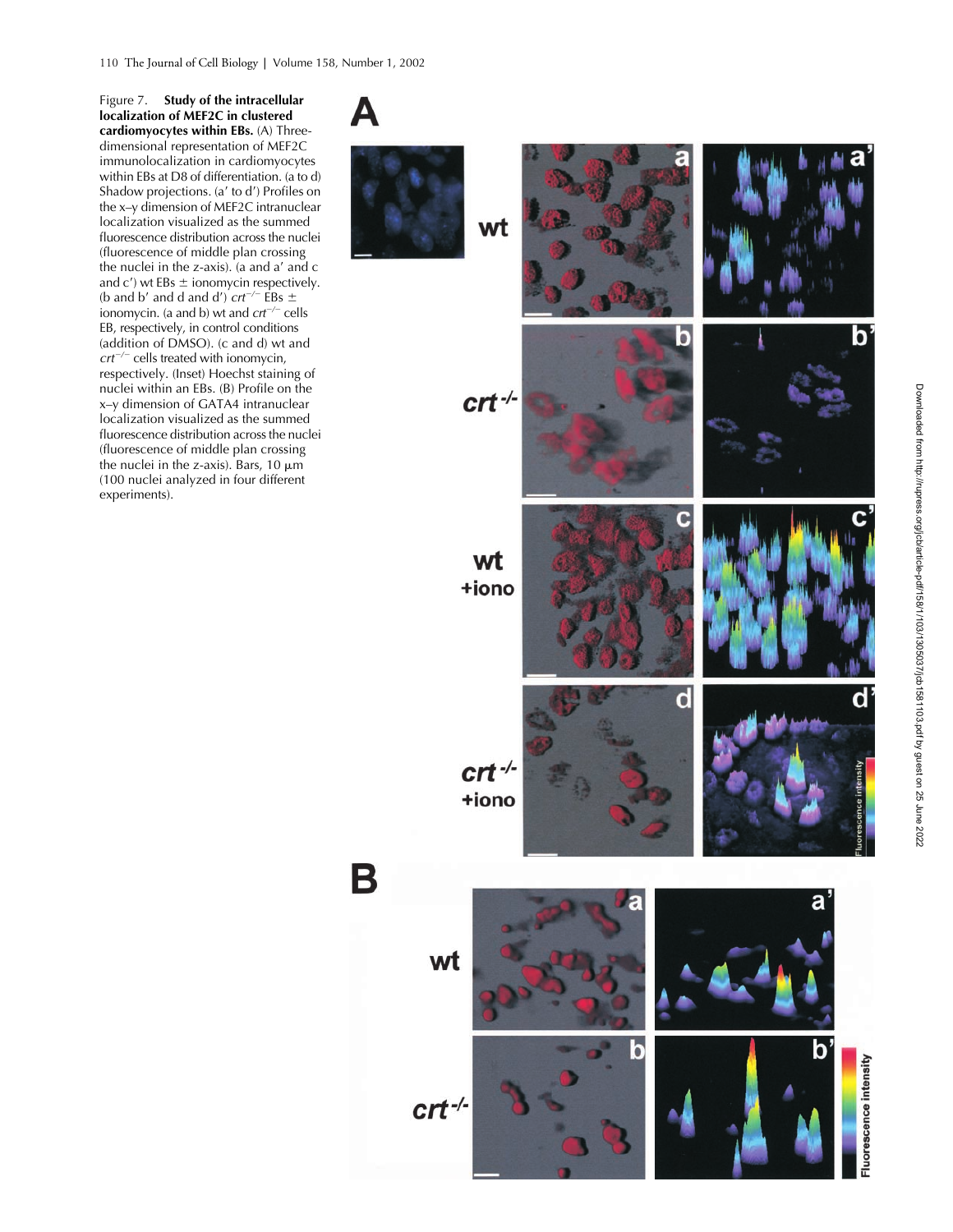Nkx2.5 factors (Gruber et al., 1998; Franco et al., 1999; Nguyen-Tran et al., 1999; Doevendans et al., 2000). The presence of correctly inserted MLC2a is likely to account for some contractility observed in 5–10% of  $crt^{-/-}$  EBs. This is in line with calreticulin-knockout gene studies which showed that cal-

and has no significant effect on atrial cells (Mesaeli et al., 1999). Although inhibited nuclear translocation of MEF2C in *crt/* cardiomyocytes explains the reduced expression of MLC2v, it cannot account for the lack of insertion of the existing light chains into functional sarcomeres. We show that the latter defect is likely attributed to low active  $Ca^{2+}/cal$ modulin-dependent MLCK, which is required to phosphorylate MLC2v prior to its assembly into sarcomeric units and to ensure a normal  $\text{Ca}^{2+}$  sensitivity of myofilaments (Clement et al., 1992; Sanbe et al., 1999).

reticulin deficiency primarily affects ventricular development

The most important finding of this study is that the calreticulin-deficient phenotype can be rescued by increasing  $[Ca^{2+}]_c$  in  $crt^{-/-}$  EBs. Treatment of EBs at D4 or D7 with ionomycin restores the CaMK-dependent intranuclear localization of MEF2C, MLC2v phosphorylation, its sarcomeric insertion and contractility in  $crt^{-/-}$  EBs. In line with these observations, inhibition of CaMK with KN93, chelation of intracellular  $Ca^{2+}$  (BAPTA), or preventing  $Ca^{2+}$  influx in EGTA-buffered extracellular medium abolishes nuclear localization of MEF2C in wt EBs. Thus, phosphorylation of MEF2C by a cytosolic CaMK (Colomer and Means, 2000; Olson and Williams, 2000; Corcoran and Means, 2001), is required for its intranuclear targeting.

An elevation of  $[Ca^{2+}]_c$  by either a  $Ca^{2+}$  influx across the plasma membrane and/or  $\text{Ca}^{2+}$  release from the ER is required to activate CaMKs, including MLCK to drive cardiac myofibrillogenesis. In early cardiomyocytes differentiated within EBs, the initiation of spontaneous contractions is triggered by inositol 1,4,5-trisphosphate–dependent  ${[Ca^{2+}]}_c$ oscillations from the ER and it does not require  $Ca^{2+}$ induced  $Ca^{2+}$  release from the sarcoplasmic reticulum (Viatchenko-Karpinski et al., 1999).  $Crt^{-2}$  cardiomyocytes do not feature any spontaneous  $[Ca^{2+}]_c$  spikes, suggesting a defect in inositol 1,4,5-trisphosphate signaling in calreticulin-deficient cardiomyocytes. Although rapid  $[\mathrm{Ca}^{2+}]_\mathrm{c}$  signals induce events such as muscle contraction, secretion, adhesion, and and synaptic transmission, more sustained  ${[Ca^{2+}]}_{\mathsf{c}}$  signals are known to be involved in cell proliferation and differentiation. We rescued the expression, the phosphorylation, and the assembly of MLC2v into sarcomeric units by triggering a transient but long-lasting  $[Ca^{2+}]_c$  increase in  $crt^{-/-}$  EBs before the appearance of contractions (i.e., D4 or D7) using the  $Ca^{2+}$  ionophore, ionomycin. This treatment led to a recovery of contractility in  $crt^{-/-}$  ES-derived cardiomyocytes. Although applied for a brief period (2 h), ionomycin induced a transient but long-lasting  $Ca^{2+}$  influx into the embryoid body as previously shown in other cell types (Timmerman et al., 1996; Durham and Russo, 2000). This ionophore-dependent  $Ca^{2+}$  increase mimics receptor-mediated  $Ca^{2+}$  elevation into the cytosol, an event missing in *crt/* EBs. It further resets the cardiac differentiation program, paused after an early stage of cardiac commitment.

In summary, although  $crt^{-/-}$  cells seem to undergo a normal cardiac commitment up to D4 (time of maximal expression of cardiac transcription factors) (Meyer et al., 2000), they have lost the ability to achieve the full differentiation program, waiting for a  $\text{Ca}^{2+}$  signal. This is similar to a  $\text{Ca}^{2+}$ dependent block involving CaMKs activation as reported during the development of *Xenopus* eggs (Lorca et al., 1993). Thus, we provide evidence that a  $Ca^{2+}$ -dependent checkpoint involving  $\rm [Ca^{2+}]_{c}$  elevation in the cytoplasm and activation of CaMKs is required at an early stage of differentiation to allow cardiac precursors to fully differentiate into cardiomyocytes. This Ca<sup>2+</sup> checkpoint plays a dual role: it modulates Ca<sup>2+</sup>dependent nuclear translocation of specific transcription factor, and it activates Ca<sup>2+</sup>-dependent kinases (and phosphatases) involved in early cardiac myofibrillogenensis.

## **Materials and methods**

#### **Embryonic stem cell culture and differentiation**

wt or *crt<sup>-/-</sup>* ES cells derived from J1 129/Sv mice were propagated on feeder cells (mitomycin-treated mouse embryonic fibroblasts) using BHK21 medium (GIBCO BRL) supplemented with pyruvate, nonessential amino acids, mercaptoethanol, glutamine, 10% fetal calf serum (Biomedia) (Smith, 1992), and LIF-conditioned medium, obtained from preconfluent 740 LIF-D cells, stably transfected with a plasmid encoding LIF (Meyer et al., 2000).

The cells were maintained at 70% confluency to keep an undifferentiated phenotype. ES cells were differentiated in vitro as embryo-like aggregates (EBs) using the hanging drop method (Maltsev et al., 1994). Briefly, EBs were formed for 2 d (D0–D2) in hanging drops (450 cells/20 $\mu$ l) of differentiation medium (BHK21, as described above), containing 20% fetal calf serum and lacking of LIF. The EBs were then incubated in suspension for 3 d (D2–D5) and transferred to gelatin-coated dishes or glass coverslips (at D6). The differentiating EBs were examined daily under phase-contrast microscopy for the presence of contracting cardiomyocytes.

#### **Antibodies and immunocytochemistry**

For immunostaining, EBs were fixed with 3% paraformaldehyde, permeabilized with 0.1% Triton X-100, and labeled with mouse monoclonal anti-MEF2C  $(1/50)$  (Cell Signaling), anti- $\alpha$ -actinin antibodies (1/500) (Sigma-Aldrich), with rabbit anti-MLC2v (1/50), or anti-MLC2a (1/500) antisera (Meyer et al., 2000). Secondary antibodies included rhodamine-conjugated goat anti–rabbit IgG and FITC-conjugated goat anti–mouse IgG (Sigma-Aldrich) (dilutions 1/100) (Jaconi et al., 2000). Cell nuclei were visualized within the EBs by Hoechst staining.

#### **Imaging of cytosolic calcium levels**

EBs adherent on glass coverslips were loaded at D 4 or D8 with 5  $\mu$ M fluo3 or fluo4/AM (Molecular Probes) for 20 min, and transferred to the stage of an epifluorescence microscope and perfused with a medium containing 20 mM Hepes, 117 mM NaCl, 5.7 mM KCl, 1.2 mM NaH<sub>2</sub>PO<sub>4</sub>, 4.4 mM NaHCO<sub>3</sub>, 1.7 mM MgCl<sub>2</sub>, and 1.8 mM CaCl<sub>2</sub>, pH 7.4. The field was illuminated at  $485 \pm 22$  nm with a Xenon lamp. Fluo3 or fluo 4 emission fluorescence was recorded through a dichroic mirror (cutoff 510 nm) and a long pass emission filter (cutoff 520 nm) (Jaconi et al., 2000). The fluorescent images were recorded at 530 nm long pass filter, using a Nikon (diaphot) or Leica (DMRA) microscope coupled to a CCD camera (micromax 1300Y/HS; Princeton) and digitized on line by a computer (Metamorph software; Universal Imaging). To calculate the frequency of  ${[Ca^{2+}]}_{c}$  spikes in embryoid bodies, a region of interest was selected within a beating area and the average pixel intensity was plotted as a function of time. To record long-term changes in [Ca $^{2+}$ ] $_{\rm c}$  induced by ionomycin using time-lapse video microscopy (Metamorph software), EBs were loaded with fluo4 prior to ionomycin application and reloaded 2 h later after washout of the ionophore. EBs were also reloaded with fluo4 at the end of the time-lapse experiment to determine whether the low levels of  $Ca^{2+}$  were due to a leakage of the probe. EBs were illuminated for 2 s, and z-stacks of images were acquired every 15 min for up to 10 h.

All experiments were performed at 35  $\pm$  2°C, under 95%O<sub>2</sub>/5% CO<sub>2</sub> atmosphere, and have been repeated on three separate occasions.

#### **Cell imaging**

Images of the adherent EBs were acquired with a 12-bit, cooled charge-coupled device interlined camera (Visicam; Visitron System) mounted on a Nikon Eclipse epifluorescence microscope, equipped with  $40\times$ ,  $63\times$ ,  $100\times$ , 1.3 NA oil-immersion objectives. A monochromator coupled to an optic fiber (Delta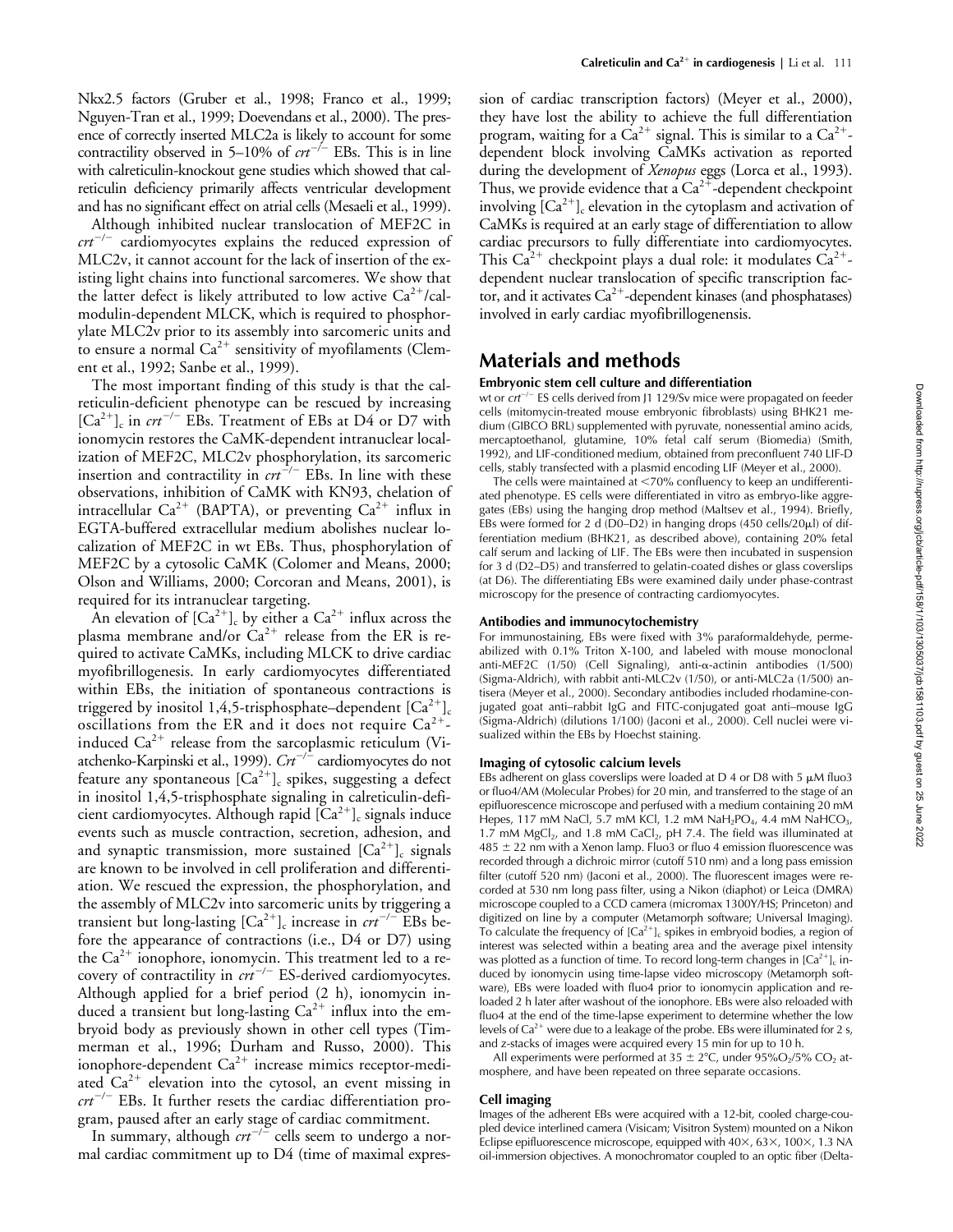Ram, Photon Technology International) allowed the excitation for the FITC (488 nm, DM505, BA 520–560 nm) and the rhodamine (545 nm, DM575, BA 590) fluorescence respectively. Optical z-sectioning (0.2-µm step) was achieved using an objective-mounted piezo-electric controller (LVPDZ position servo controller; Physik Instrumente) driven by the Metamorph 4.1 software (Visitron; Universal Imaging). The stack of images, stored as volume files, were processed by the software Huygens to perform digital restoration of the images (Huygens 2.2.1; Scientific Volume Imaging) and visualized after threedimensional reconstruction using the Imaris software (Bitplane). All calculations were performed using an Octane workstation (Silicon Graphics).

#### **RNA extraction and reverse transcription reaction**

Total cellular RNA was isolated from EBs using the RNA Extraction Kit (Perfect RNA Mini Kit; Eppendorf). Residual genomic DNA was removed by incubating the RNA solution with 15 units of RNase-free DNase I (CLONTECH Laboratories, Inc.) in 2 mM MgCl<sub>2</sub> for 45 min at  $37^{\circ}$ C, followed by inactivation at 90°C for 5 min. 1 µg of DNase-treated RNA was reverse transcribed using the Superscript II kit (GIBCO BRL). The cDNA was diluted 10-fold prior to PCR amplification.

#### **Real-Time quantitative PCR by SYBR green detection**

The nucleotide sequences of the PCR primers used were: MEF2C forward 5'-AGATACCCACAACACACCACGCGCC and reverse 5'-ATCCTTCA-GAGAGTCGCATGCGCTT; GATA4 forward 5'-CGAGATGGGACGGGA-CACT and reverse 5'-CTCACCCTCG-GCCATTACGA; and Nkx2.5 forward 5'-TGCAGAAGGCAGTGGAGCTGGACAAGCC and reverse 5'-TTGCACT-TGTAGCGACGGTTCTGGAACCAG; β-tubulin forward 5'-CCGGACAGT-GTGGCAACCAGATCGG and reverse 5 -TGGCCAAAAGGACCTGAGC-GAACGG. Real-time quantitative PCR was performed using a LightCycler rapid thermal cycler (Roche). Amplification was carried out as recommended by the manufacturer. 12  $\mu$  reaction mixture contained 1  $\mu$ l of LightCycler-DNA Master SYBR Green I mix (FAST Start KIT, containing Taq DNA polymerase, reaction buffer, deoxynucleoside trisphosphate mix, and SYBR Green I dye), 3 mM MgCl<sub>2</sub>, and 0.5  $\mu$ M concentration of appropriate primer and 2  $\mu$ l of cDNA. The relative cDNA concentrations were established by a standard curve using sequential dilutions of corresponding PCR fragments. The data were normalized by PCR analysis of the  $\beta$ -tubulin. The amplification program included the initial denaturation step at  $95^{\circ}$ C for 8 min, and 40 cycles of denaturation at 95°C for 3–5 s, annealing at 60–65°C for 6–10 s, and extension at 72°C for 5-10 s. The temperature transition rate was 20°C/s. Fluorescence was measured at the end of each extension step. After amplification, a melting curve was acquired by heating the product at 20°C/s to 95°C, cooling it at 20°C/s to 70°C, keeping it at 70°C for 20 s, and then slowly heating it at 0.1C/s to 95C. Fluorescence was measured through the slow heating phase. Melting curves were used to determine the specificity of PCR products, which were further confirmed using conventional gel electrophoresis.

The Student's *t* test was used to analyze statistical significance. All p values corresponded to two-tailed tests, and a *P* of 0.05 was considered statistically significant.

#### **Western blotting analyses**

The MLC2v and MEF2C proteins were identified by Western blot analysis (Towbin et al., 1979; Clement et al., 1992). In brief, whole-cell lysate from 50 to 60 EBs was obtained using RIPA buffer (20 mM Tris-HCl, pH 7.8, 150 mM NaCl, 1% Triton X-100, 1% deoxycholic acid, 1mM EDTA, 0.05% SDS) supplemented with a protease inhibitors cocktail (Complete<sup>™</sup> Mini; Boehringer Mannheim). Protein concentrations were determined by BioRad protein assay. Proteins (50–70  $\mu$ g) were fractionated by SDS-PAGE, electroblotted onto PVDF Immobilon-P transfer membrane (Millipore), and probed with anti–MLC2v (dilution 1/500) or anti–MLC2a antisera (1/5,000), or with anti–MEF2C antibody (dilution 1/1,000). Antibodies were visualized by addition of HRP goat anti–rabbit IgG and enhanced chemiluminescence reagents (ECL reagent; Amersham Biosciences).

#### **Two-dimensional gel electrophoresis**

wt or  $crt^{-/-}$  cell lysates from D8 EBs were prepared in a buffer containing (in mM): NaCl 150, EDTA 1, Tris 20,  $Na_3O_4$ -vanadate 10, and NP-40 1%, pH 8.2. Only the Triton insoluble fraction containing the myofilaments was resuspended in O'Farell's buffer (O'Farrel, 1975) before loading into the electrofocalization capillaries. Unphosphorylated MLC2v was separated from the phosphorylated protein by high-resolution two-dimensional gel electrophoresis (PAGE) as previously described (Hochstrasser et al., 1988; Gravel et al., 1995). Nonlinear immobilized gradient strips (pH 3–10, NL IPG 18 cm; Amersham Biosciences) were used as the first dimension. Hydration of gel strips was performed by sample (100  $\mu$ g contractile proteins). Focusing started at 500 V for 2 h, and then the voltage was increased to 1,000 V for 2.5 h, to

3,000 V for 1 h, and subsequently it was gradually increased to 5,000 V (at 500 V/15 min) and kept constant overnight (total 24 h). Separation in the second dimension was performed on 9–16% gradient polyacrylamide/piperazine diacrylamide gels (30:0.8 proportion; BioRad Laboratories). The gels  $(180 \times 200 \times 1.5$  mm) were run in BioRad apparatus at 40 mA per gel, for 3–4 h. Subsequently, proteins were transferred on PVDF membranes (Amersham Biosciences), and Western blot was performed as described above.

We are grateful to Dr. Pierre Travo (the Core Facility of Bitplane European Advanced Imaging Center, CRBM, CNRS UPR1086, member of the European Light Microscopy Initiative), for continuous support and skillful advice on image restoration and analysis, Dr. Frederick Villhardt for his advice on twodimensional gel electrophoresis, and M. Oliver Plastre for technical help.

This work was supported by grants from the Swiss National Science Foundation (NRP-4046-058712 and 31-55344.98 to M. Jaconi and KH Krause), Fondation de France (2000003470), and Association Française contre les Myopathies (7778 to M. Pucéat), and from Canadian Institutes for Health Research (to M. Michalak). We also gratefully acknowledge the Region Languedoc-Roussillon, INSERM, and Association Française contre le Cancer for their financial support for the acquisition of the light cycler by the Institut Fédératif de Recherche Jean-François Pechère (IFR24) at Montpellier. M. Pucéat is an established investigator of INSERM, and M. Michalak is CIHR Senior Investigator and AHFMR Medical Scientist.

Submitted: 17 April 2002 Revised: 30 May 2002 Accepted: 30 May 2002

# **References**

- Aoki, H., J. Sadoshima, and S. Izumo. 2000. Myosin light chain kinase mediates sarcomere organization during cardiac hypertrophy in vitro. *Nat. Med.* 6:183–188.
- Bastianutto, C., E. Clementi, F. Codazzi, P. Podini, F. De Giorgi, R. Rizzuto, J. Meldolesi, and T. Pozzan. 1995. Overexpression of calreticulin increases the  $Ca^{2+}$  capacity of rapidly exchanging  $Ca^{2+}$  stores and reveals aspects of their lumenal microenvironment and function. *J. Cell Biol.* 130:847–855.
- Black, B.L., and E.N. Olson. 1998. Transcriptional control of muscle development by myocyte enhancer factor-2 (MEF2) proteins. *Annu. Rev. Cell Dev. Biol.* 14:167–196.
- Blaeser, F., N. Ho, R. Prywes, and T.A. Chatila. 2000. Ca<sup>2+</sup>-dependent gene expression mediated by MEF2 transcription factors. *J. Biol. Chem.* 275:197–209.
- Bony, C., S. Roche, U. Shuichi, T. Sasaki, M.A. Crackower, J. Penninger, H. Mano, and M. Puceat. 2001. A specific role of phosphatidylinositol 3-kinase  $\gamma$ . A regulation of autonomic Ca<sup>2+</sup> oscillations in cardiac cells. *J. Cell Biol.* 152:717–728.
- Burns, K., B. Duggan, E.A. Atkinson, K.S. Famulski, M. Nemer, R.C. Bleackley, and M. Michalak. 1994. Modulation of gene expression by calreticulin binding to the glucocorticoid receptor. *Nature.* 367:476–480.
- Camacho, P., and J.D. Lechleiter. 1995. Calreticulin inhibits repetitive intracellular Ca2- waves. *Cell.* 82:765–771.
- Charron, F., and M. Nemer. 1999. GATA transcription factors and cardiac development. *Semin. Cell Dev. Biol.* 10:85–91.
- Chen, J., S.W. Kubalak, S. Minamisawa, R.L. Price, K.D. Becker, R. Hickey, J. Ross, Jr., and K.R. Chien. 1998. Selective requirement of myosin light chain 2v in embryonic heart function. *J. Biol. Chem.* 273:1252–1256.
- Clapham, D.E. 1995. Calcium signaling. *Cell.* 80:259–268.
- Clement, O., M. Puceat, M.P. Walsh, and G. Vassort. 1992. Protein kinase C enhances myosin light-chain kinase effects on force development and ATPase activity in rat single skinned cardiac cells. *Biochem. J.* 285:311–317.
- Colomer, J.M., and A.R. Means. 2000. Chronic elevation of calmodulin in the ventricles of transgenic mice increases the autonomous activity of calmodulin-dependent protein kinase II, which regulates atrial natriuretic factor gene expression. *Mol. Endocrinol.* 14:1125–1136.
- Coppolino, M., C. Leung-Hagesteijn, S. Dedhar, and J. Wilkins. 1995. Inducible interaction of integrin alpha 2 beta 1 with calreticulin. Dependence on the activation state of the integrin. *J. Biol. Chem.* 270:23132–23138.
- Coppolino, M.G., M.J. Woodside, N. Demaurex, S. Grinstein, R. St-Arnaud, and S. Dedhar. 1997. Calreticulin is essential for integrin-mediated calcium signalling and cell adhesion. *Nature.* 386:843–847.
- Corcoran, E.E., and A.R. Means. 2001. Defining Ca<sup>2+</sup>/calmodulin-dependent protein kinase cascades in transcriptional regulation. *J. Biol. Chem.* 276:2975–2978.
- Dedhar, S., P.S. Rennie, M. Shago, C.Y. Hagesteijn, H. Yang, J. Filmus, R.G. Hawley, N. Bruchovsky, H. Cheng, R.J. Matusik, et al. 1994. Inhibition of nuclear hormone receptor activity by calreticulin. *Nature.* 367:480–483.